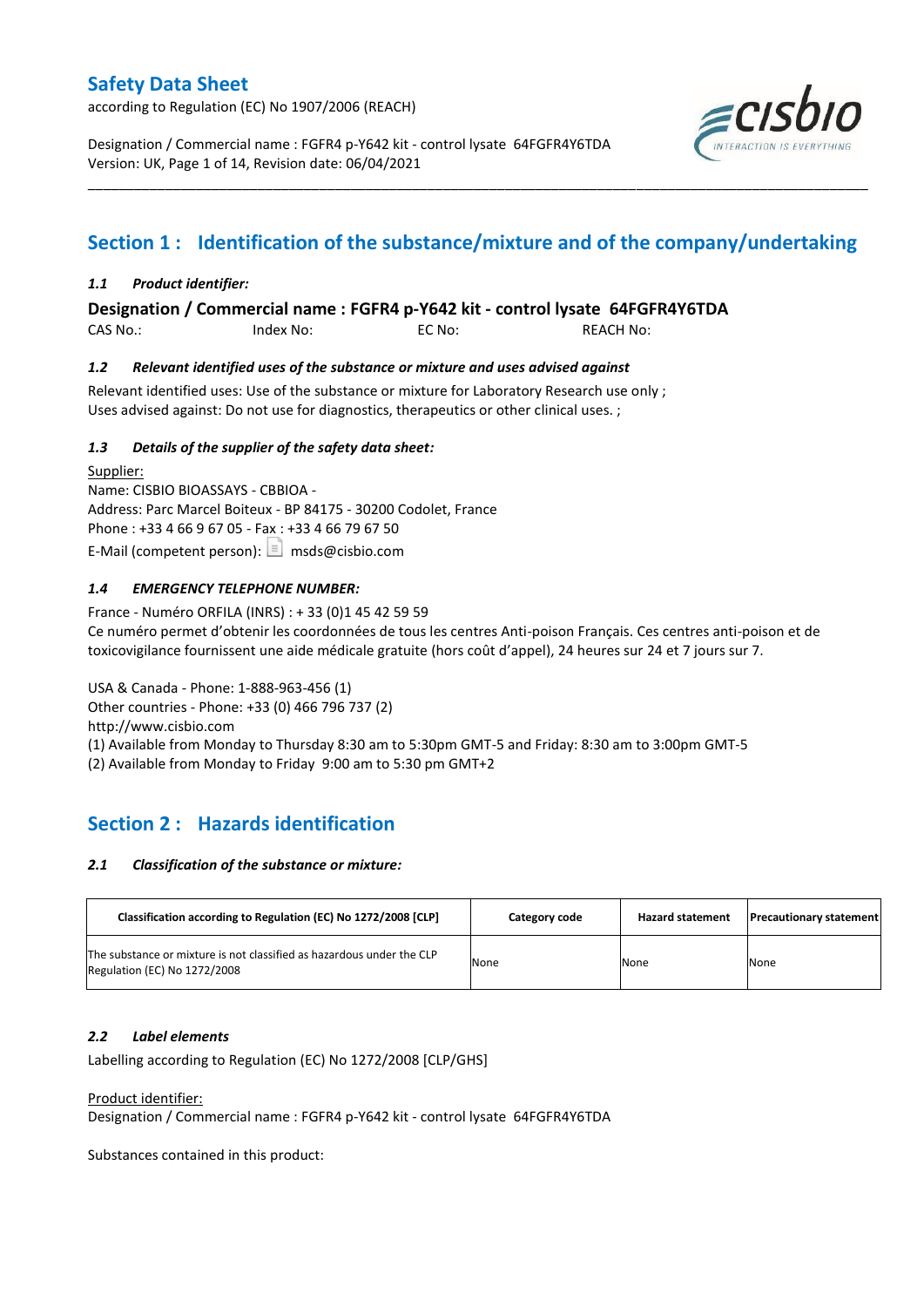according to Regulation (EC) No 1907/2006 (REACH)

Designation / Commercial name : FGFR4 p-Y642 kit - control lysate 64FGFR4Y6TDA Version: UK, Page 2 of 14, Revision date: 06/04/2021



Hazard pictograms

Signal word:

Hazard and precautionary statements:

#### *2.3 Other hazards*

The mixture contains substances classified as 'Substances of Very High Concern' (SVHC) published by the European CHemicals Agency (ECHA) under article 57 of REACH at levels of 0.1% or higher. This substance or mixture contains no components considered to be either persistent, bioaccumulative and toxic (PBT), or very persistent and very bioaccumulative (vPvB) at levels of 0.1% or higher ; Adverse human health effects and symptoms:

\_\_\_\_\_\_\_\_\_\_\_\_\_\_\_\_\_\_\_\_\_\_\_\_\_\_\_\_\_\_\_\_\_\_\_\_\_\_\_\_\_\_\_\_\_\_\_\_\_\_\_\_\_\_\_\_\_\_\_\_\_\_\_\_\_\_\_\_\_\_\_\_\_\_\_\_\_\_\_\_\_\_\_\_\_\_\_\_\_\_\_\_\_\_\_\_\_\_\_\_\_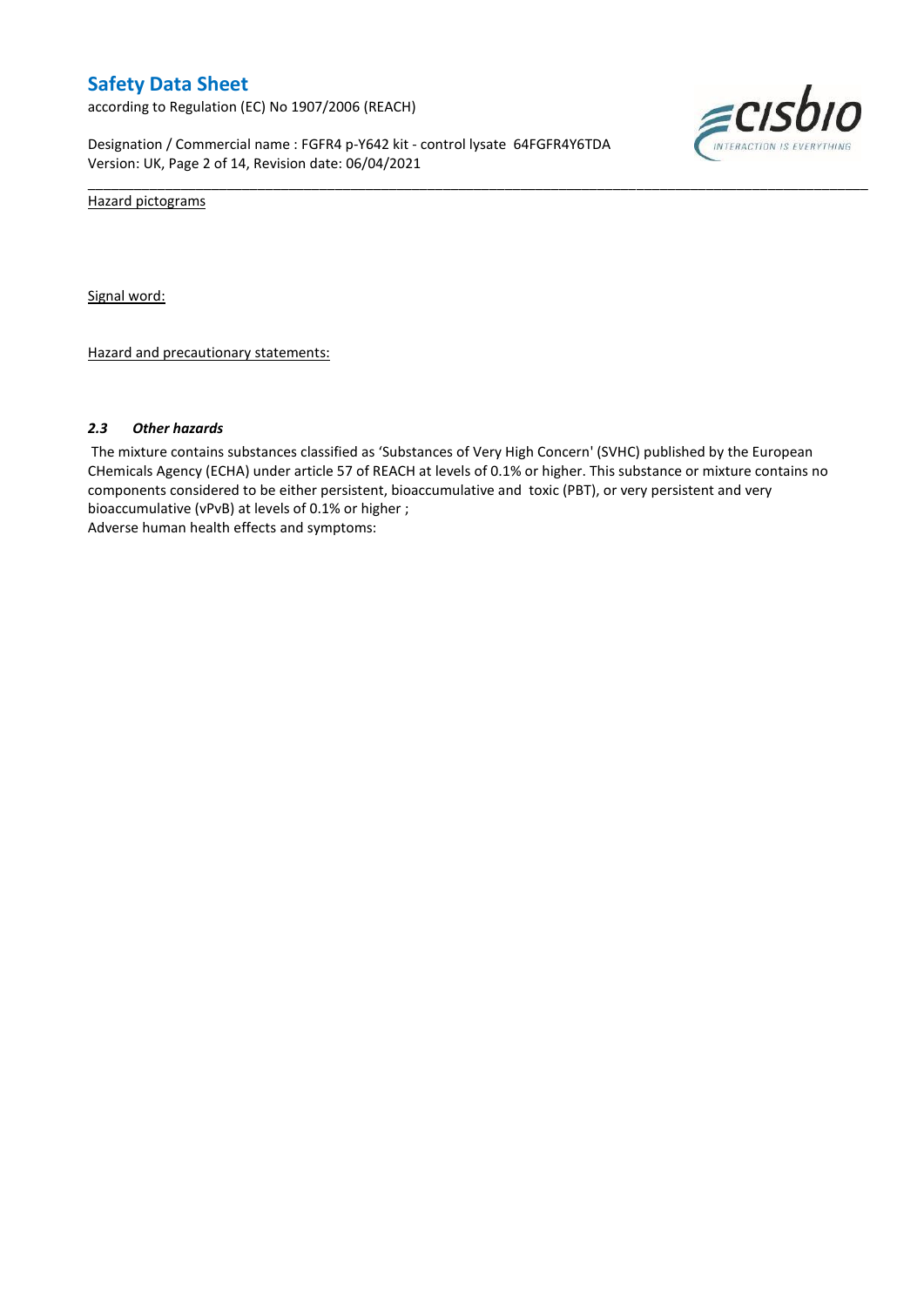according to Regulation (EC) No 1907/2006 (REACH)



Designation / Commercial name : FGFR4 p-Y642 kit - control lysate 64FGFR4Y6TDA Version: UK, Page 3 of 14, Revision date: 06/04/2021

# **Section 3 : Composition/information on ingredients**

### *3.2 Mixtures*

Hazardous ingredients:

| Substance name                                                                                 | CAS <sub>n</sub> ° | Index n° | EC n°     | <b>Classification according Regulation (EC)</b><br>No. 1272 [CLP]                                                                                                                                                                    | Concentration<br>(%) | <b>SCL</b> | M-factor |
|------------------------------------------------------------------------------------------------|--------------------|----------|-----------|--------------------------------------------------------------------------------------------------------------------------------------------------------------------------------------------------------------------------------------|----------------------|------------|----------|
| $4-(2-$<br>hydroxyethyl)piperazin-1-7365-45-9<br>ylethanesulphonic acid                        |                    |          | 230-907-9 |                                                                                                                                                                                                                                      | < 10%                |            |          |
| Poly(oxy-1,2-ethanediyl),<br>$\alpha$ -[4-(1,1,3,3-<br>tetramethylbutyl)phenyl]-<br>ω-hydroxy- | 9002-93-1          |          |           | Acute toxicity - Acute Tox. 4 - H302 - Oral<br>Hazardous to the aquatic environment -<br>Aquatic Chronic 2 - H411<br>Serious eye damage/eye irritation - Eye<br>Dam. 1 - H318<br>Skin corrosion/irritation - Skin Irrit. 2 -<br>H315 | $< 1\%$              |            |          |

\_\_\_\_\_\_\_\_\_\_\_\_\_\_\_\_\_\_\_\_\_\_\_\_\_\_\_\_\_\_\_\_\_\_\_\_\_\_\_\_\_\_\_\_\_\_\_\_\_\_\_\_\_\_\_\_\_\_\_\_\_\_\_\_\_\_\_\_\_\_\_\_\_\_\_\_\_\_\_\_\_\_\_\_\_\_\_\_\_\_\_\_\_\_\_\_\_\_\_\_\_

Additional information:

Full text of H- and EUH-phrases: see SECTION 16.

## **Section 4 : First aid measures**

#### *4.1 Description of first aid measures*

**General information**:Do not leave affected person unattended. ;

**Following inhalation**: In case of respiratory tract irritation, consult a physician. ;

**Following skin contact**:After contact with skin, wash immediately with water ;

**Following eye contact**:After contact with the eyes, rinse with water with the eyelids open for a sufficient length of time, then consult an ophthalmologist immediately. ;

**Following ingestion**:Do NOT induce vomiting. ;

**Self-protection of the first aider**:

#### *4.2 Most important symptoms and effects, both acute and delayed*

Symptoms:No known symptoms to date. ; Effects:

### *4.3 Indication of any immediate medical attention and special treatment needed*

Notes for the doctor:

## **Section 5 : Firefighting measures**

#### *5.1 Extinguishing media:*

**Suitable extinguishing media**:This product is not flammable. Use extinguishing agent suitable for type of surrounding fire ;

#### *5.2 Special hazards arising from the substance or mixture*

Hazardous combustion products:/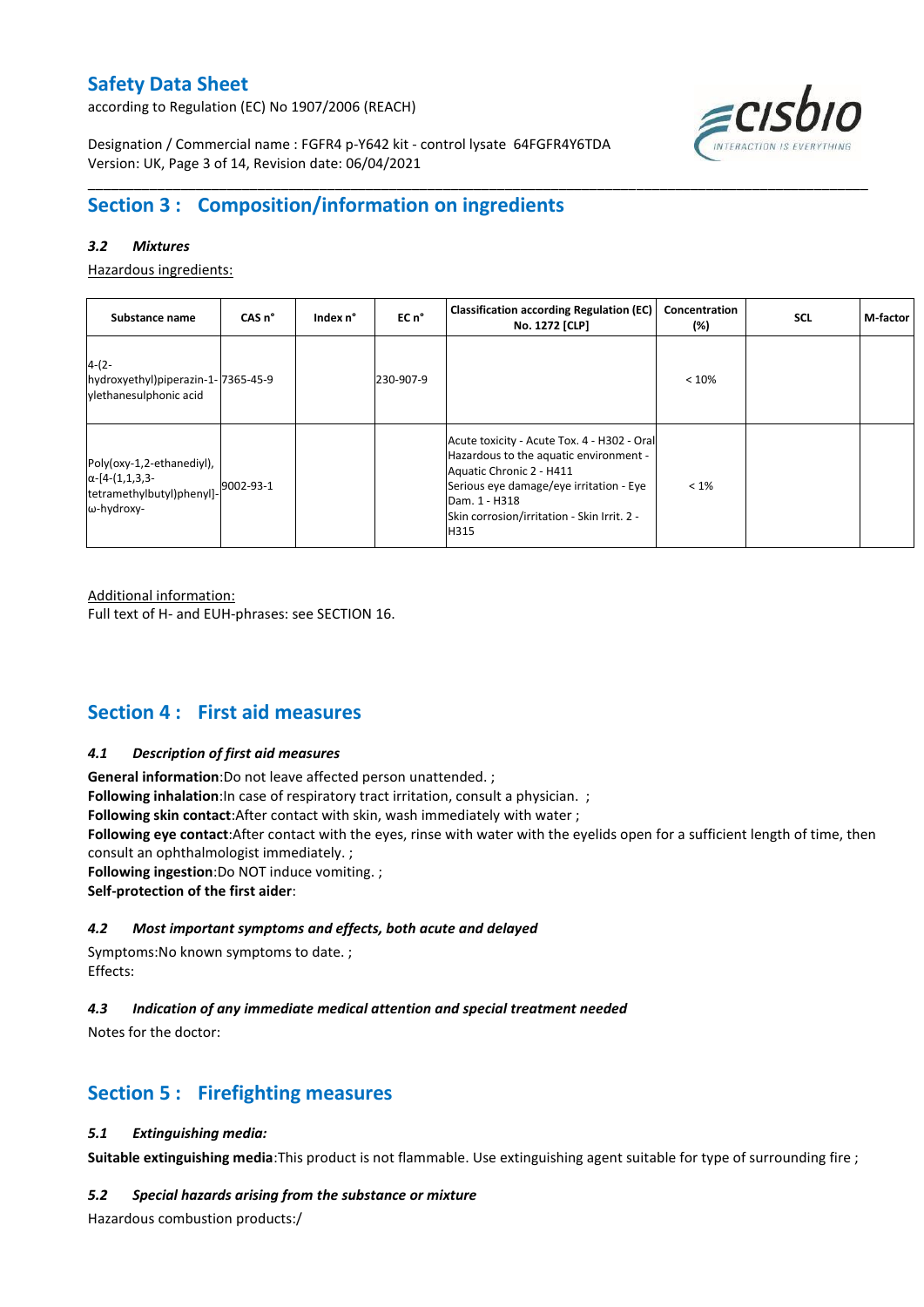according to Regulation (EC) No 1907/2006 (REACH)

Designation / Commercial name : FGFR4 p-Y642 kit - control lysate 64FGFR4Y6TDA Version: UK, Page 4 of 14, Revision date: 06/04/2021

\_\_\_\_\_\_\_\_\_\_\_\_\_\_\_\_\_\_\_\_\_\_\_\_\_\_\_\_\_\_\_\_\_\_\_\_\_\_\_\_\_\_\_\_\_\_\_\_\_\_\_\_\_\_\_\_\_\_\_\_\_\_\_\_\_\_\_\_\_\_\_\_\_\_\_\_\_\_\_\_\_\_\_\_\_\_\_\_\_\_\_\_\_\_\_\_\_\_\_\_\_



### *5.3 Advice for fire-fighters*

Wear Protective clothing. ;

# **Section 6 : Accidental release measures**

### *6.1 Personal precautions, protective equipment and emergency procedures*

Emergency procedures: Provide adequate ventilation. ;

### *6.2 Environmental precautions*

Do not allow to enter into surface water or drains. ;

### *6.3 Methods and material for containment and cleaning up*

For cleaning up:Suitable material for taking up: Absorbing material, organic ; Other information:

#### *6.4 Reference to other sections*

Additional information:

## **Section 7 : Handling and storage**

### *7.1 Precautions for safe handling*

Protective measures: Advice on safe handling:Avoid contact with skin, eyes and clothes. ; Fire preventions:

Do not eat, drink or smoke in areas where reagents are handled. ; Advice on general occupational hygiene Handle in accordance with good industrial hygiene and safety practice ;

#### *7.2 Conditions for safe storage, including any incompatibilities*

Technical measures and storage conditions: Requirements for storage rooms and vessels:Keep container tightly closed. ; Hints on storage assembly: Materials to avoid: Further information on storage conditions:

#### *7.3 Specific end uses:*

Recommendations on specific end uses: Observe technical data sheet. ;

# **Section 8 : Exposure controls/personal protection**

*8.1 Control parameters*

Preliminary remark: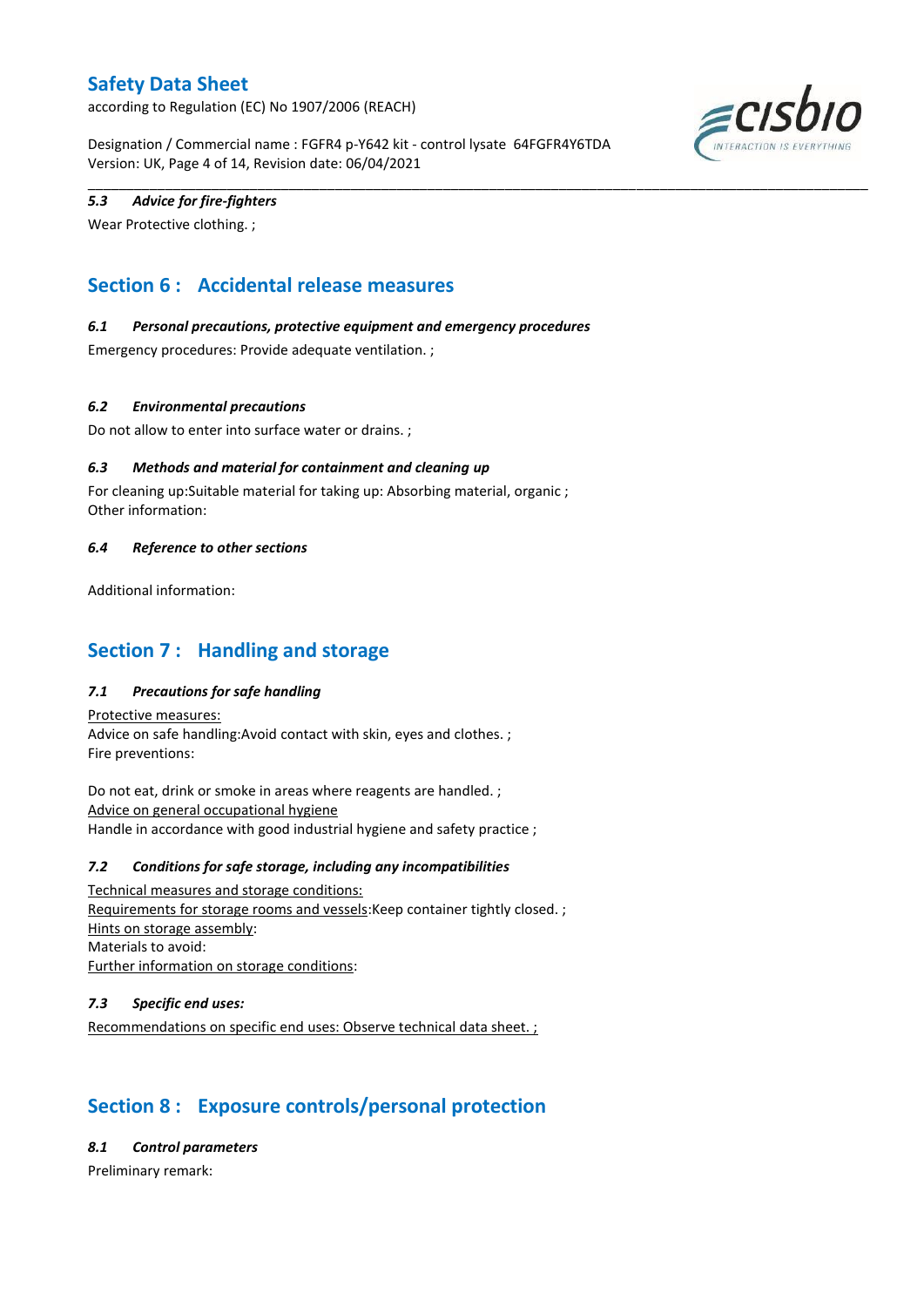according to Regulation (EC) No 1907/2006 (REACH)

Designation / Commercial name : FGFR4 p-Y642 kit - control lysate 64FGFR4Y6TDA Version: UK, Page 5 of 14, Revision date: 06/04/2021



### 8.1.1 Occupational exposure limits:

• France

| Source:                   |           | Informations relatives à la réglementation VME (France) : ED 984, 07.2012 |               |           |            |           |  |  |  |  |  |  |  |
|---------------------------|-----------|---------------------------------------------------------------------------|---------------|-----------|------------|-----------|--|--|--|--|--|--|--|
| <b>Substance</b>          | EC No.    | CAS-No                                                                    | $VLE$ (mg/m3) | VLE (ppm) | VME(mg/m3) | VME (ppm) |  |  |  |  |  |  |  |
| 7365-45-9 / 230-<br>907-9 | 230-907-9 | 7365-45-9                                                                 |               |           |            |           |  |  |  |  |  |  |  |

\_\_\_\_\_\_\_\_\_\_\_\_\_\_\_\_\_\_\_\_\_\_\_\_\_\_\_\_\_\_\_\_\_\_\_\_\_\_\_\_\_\_\_\_\_\_\_\_\_\_\_\_\_\_\_\_\_\_\_\_\_\_\_\_\_\_\_\_\_\_\_\_\_\_\_\_\_\_\_\_\_\_\_\_\_\_\_\_\_\_\_\_\_\_\_\_\_\_\_\_\_

#### • Spain

| Source:                   | <b>June 2015</b> | Limites de Exposicion Profesional para Agentes Quimicos en Espana<br>Instituto Nacional de Seguridad e Higiene en el Trabajo |                  |              |                  |              |  |  |  |  |  |  |
|---------------------------|------------------|------------------------------------------------------------------------------------------------------------------------------|------------------|--------------|------------------|--------------|--|--|--|--|--|--|
| Substance                 | EC No.           | CAS No                                                                                                                       | $VLA-EC$ (mg/m3) | VLA-EC (ppm) | $VLA-ED$ (mg/m3) | VLA-ED (ppm) |  |  |  |  |  |  |
| 7365-45-9 / 230-<br>907-9 | 230-907-9        | 7365-45-9                                                                                                                    |                  |              |                  |              |  |  |  |  |  |  |

#### **•** Germany

| Source:               | TRGS 900, June 2015, BAuA |           |             |           |
|-----------------------|---------------------------|-----------|-------------|-----------|
| <b>Substance</b>      | EC No.                    | CAS-No    | AGW (mg/m3) | AGW (ppm) |
| 7365-45-9 / 230-907-9 | 230-907-9                 | 7365-45-9 |             |           |

- Italia
- **•** Greece
- UK
- OSHA (USA)

| Source:              |           | Occupational Safety and Health Administration (OSHA) Permissible Exposure Limits (PELS) from 29 CFR 1910.1000<br><b>OSHA Permissible</b><br><b>OSHA Permissible</b><br><b>OSHA Permissible</b><br><b>OSHA Permissible</b><br><b>Exposure Limit (PEL)</b><br><b>Exposure Limit (PEL)</b><br><b>Exposure Limit (PEL) 8-</b><br><b>Exposure Limit (PEL)</b><br>CAS-No<br>EC-No. |                  |                  |            |              |  |  |  |  |  |  |  |  |
|----------------------|-----------|------------------------------------------------------------------------------------------------------------------------------------------------------------------------------------------------------------------------------------------------------------------------------------------------------------------------------------------------------------------------------|------------------|------------------|------------|--------------|--|--|--|--|--|--|--|--|
| Substance            |           |                                                                                                                                                                                                                                                                                                                                                                              | 8-hour TWA (ppm) | hour TWA (mg/m3) | STEL (ppm) | STEL (mg/m3) |  |  |  |  |  |  |  |  |
| 7365-45-9 / 230-907- | 230-907-9 | 7365-45-9                                                                                                                                                                                                                                                                                                                                                                    |                  |                  |            |              |  |  |  |  |  |  |  |  |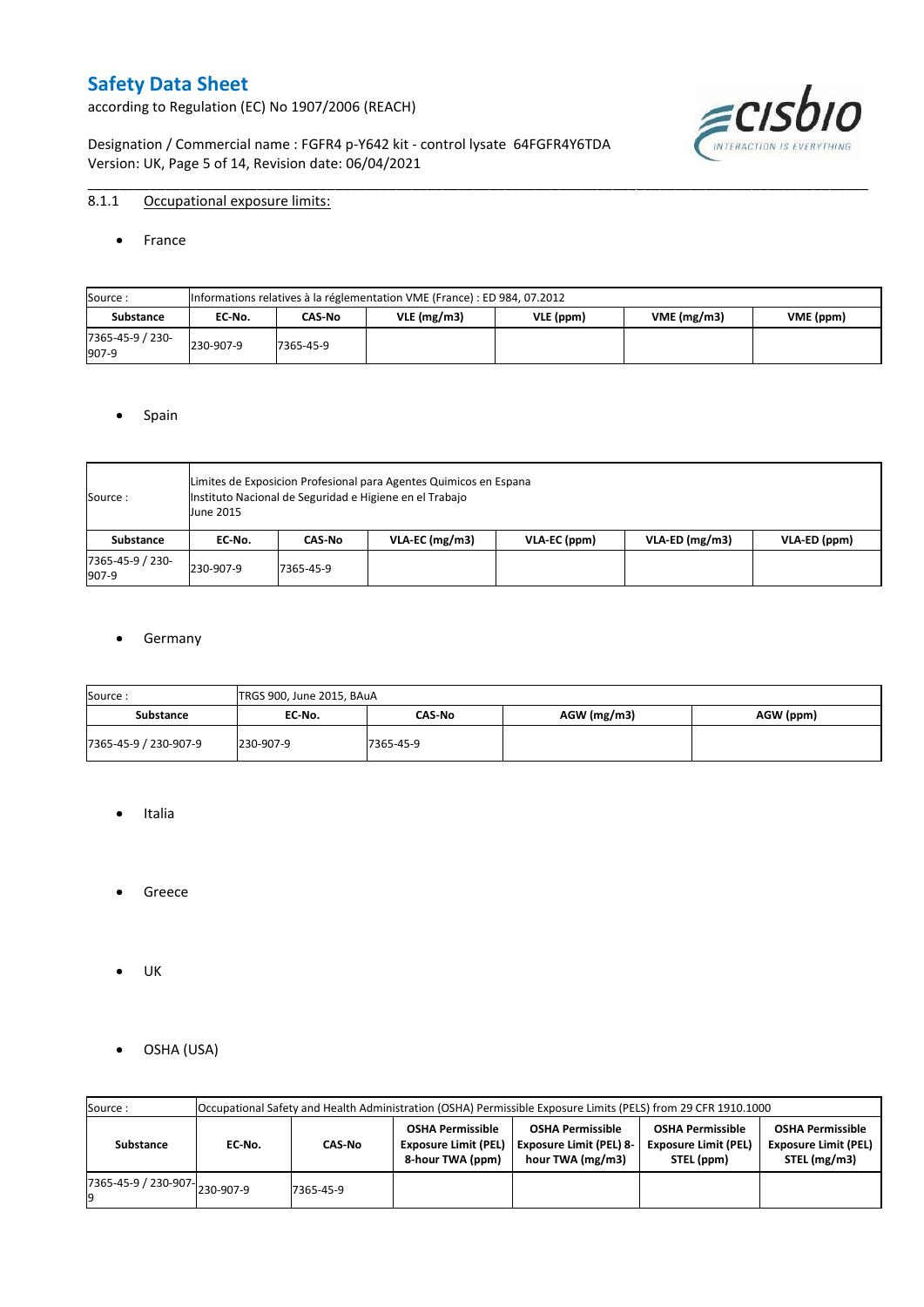according to Regulation (EC) No 1907/2006 (REACH)



Designation / Commercial name : FGFR4 p-Y642 kit - control lysate 64FGFR4Y6TDA Version: UK, Page 6 of 14, Revision date: 06/04/2021

### 8.1.2 Biological limit values (Germany):

| Source:               | List of recommended health-based biological limit values (BLVs) and biological guidance values (BGVs), June 2014 |           |               |           |  |  |  |  |  |  |
|-----------------------|------------------------------------------------------------------------------------------------------------------|-----------|---------------|-----------|--|--|--|--|--|--|
| Substance             | EC No.                                                                                                           | CAS-No    | $BLV$ (mg/m3) | BLV (ppm) |  |  |  |  |  |  |
| 7365-45-9 / 230-907-9 | 230-907-9                                                                                                        | 7365-45-9 |               |           |  |  |  |  |  |  |

\_\_\_\_\_\_\_\_\_\_\_\_\_\_\_\_\_\_\_\_\_\_\_\_\_\_\_\_\_\_\_\_\_\_\_\_\_\_\_\_\_\_\_\_\_\_\_\_\_\_\_\_\_\_\_\_\_\_\_\_\_\_\_\_\_\_\_\_\_\_\_\_\_\_\_\_\_\_\_\_\_\_\_\_\_\_\_\_\_\_\_\_\_\_\_\_\_\_\_\_\_

### 8.1.3 Exposure limits at intended use (Germany):

| Source:               | TRGS 903, November 2015, BAuA |           |             |           |
|-----------------------|-------------------------------|-----------|-------------|-----------|
| <b>Substance</b>      | EC No.                        | CAS-No    | BGW (mg/m3) | BGW (ppm) |
| 7365-45-9 / 230-907-9 | 230-907-9                     | 7365-45-9 |             |           |

### 8.1.4 DNEL/PNEC-values:

• DNEL worker

| Source:                  |                     | <b>GESTIS</b> – substance database |                                                 |                                                       |                                                             |                                                  |                                                       |                                                         |                                                             |
|--------------------------|---------------------|------------------------------------|-------------------------------------------------|-------------------------------------------------------|-------------------------------------------------------------|--------------------------------------------------|-------------------------------------------------------|---------------------------------------------------------|-------------------------------------------------------------|
| Substance                | EC No.              | <b>CAS-No</b>                      | Acute - dermal.<br>local effects<br>(mg/kg/day) | Long-term-<br>dermal, local<br>effects<br>(mg/kg/day) | $Long-term -$<br>dermal.<br>systemic effects<br>(mg/kg/day) | Acute –<br>linhalation. local<br>effects (mg/m3) | Acute -<br>inhalation.<br>systemic effects<br>(mg/m3) | Long-term -<br>linhalation. locall<br>effects $(mg/m3)$ | $Long-term -$<br>inhalation.<br>systemic effects<br>(mg/m3) |
| 7365-45-9 /<br>230-907-9 | 230-907-9 7365-45-9 |                                    |                                                 |                                                       |                                                             |                                                  | 23.5-23.5                                             |                                                         |                                                             |

#### DNEL consumer

| Source:                  |        | <b>GESTIS</b> – substance database |                                                 |                                                          |                                                             |                                                   |                                                       |                                                     |                                                             |
|--------------------------|--------|------------------------------------|-------------------------------------------------|----------------------------------------------------------|-------------------------------------------------------------|---------------------------------------------------|-------------------------------------------------------|-----------------------------------------------------|-------------------------------------------------------------|
| <b>Substance</b>         | EC-No. | <b>CAS No</b>                      | Acute - dermal,<br>local effects<br>(mg/kg/day) | Long-term $-$<br>dermal, local<br>effects<br>(mg/kg/day) | Long-term $-$<br>dermal.<br>systemic effects<br>(mg/kg/day) | Acute –<br>linhalation. locall<br>effects (mg/m3) | Acute -<br>inhalation.<br>systemic effects<br>(mg/m3) | Long-term-<br>linhalation. local<br>effects (mg/m3) | Long-term $-$<br>inhalation.<br>systemic effects<br>(mg/m3) |
| 7365-45-9 /<br>230-907-9 |        | 230-907-9 7365-45-9                |                                                 |                                                          |                                                             |                                                   |                                                       |                                                     |                                                             |

DNEL remark:

• PNEC

| Source:          | <b>INERIS</b>                  |               |              |                                                                                                                    |  |  |              |  |                      |                      |            |  |  |              |  |
|------------------|--------------------------------|---------------|--------------|--------------------------------------------------------------------------------------------------------------------|--|--|--------------|--|----------------------|----------------------|------------|--|--|--------------|--|
|                  |                                |               | PNEC AQUATIC |                                                                                                                    |  |  |              |  |                      | <b>PNEC Sediment</b> |            |  |  |              |  |
| <b>Substance</b> | EC-No.                         | <b>CAS-No</b> |              | freshwater                                                                                                         |  |  | marine water |  | intermittent release |                      | freshwater |  |  | marine water |  |
|                  |                                |               |              | [(mg/L)  (mg/kg)  (ppm)  (mg/L)  (mg/kg)  (ppm)  (mg/L)  (mg/kg)  (ppm)  (mg/L) (mg/kg) (ppm) (mg/L) (mg/kg) (ppm) |  |  |              |  |                      |                      |            |  |  |              |  |
| 7365-45-9        | / 230-907- 230-907-9 7365-45-9 |               |              |                                                                                                                    |  |  |              |  |                      |                      |            |  |  |              |  |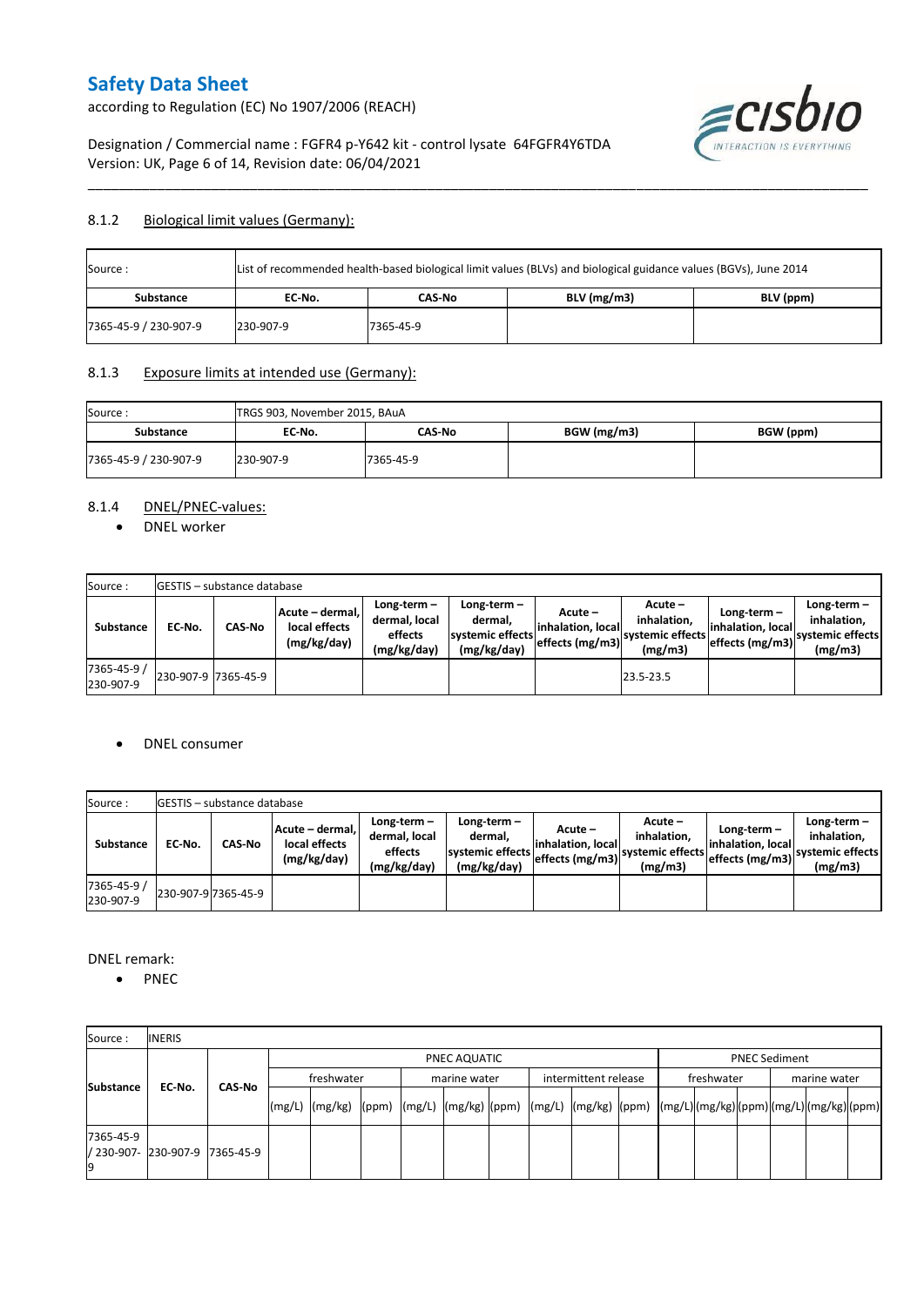according to Regulation (EC) No 1907/2006 (REACH)



Designation / Commercial name : FGFR4 p-Y642 kit - control lysate 64FGFR4Y6TDA Version: UK, Page 7 of 14, Revision date: 06/04/2021

| Source:                  | <b>INERIS</b> |               |                  |         |       |                                |         |       |                                                                                  |  |  |  |  |       |  |
|--------------------------|---------------|---------------|------------------|---------|-------|--------------------------------|---------|-------|----------------------------------------------------------------------------------|--|--|--|--|-------|--|
|                          |               |               |                  | Others  |       |                                |         |       |                                                                                  |  |  |  |  |       |  |
| <b>Substance</b>         | EC-No.        | <b>CAS-No</b> | <b>PNEC soil</b> |         |       | PNEC sewage treatment<br>plant |         |       | PNEC secondary<br>PNEC air<br>poisoning<br>(mg/kg)<br>(mg/kg)<br>(ppm)<br>(mg/L) |  |  |  |  |       |  |
|                          |               |               | (mg/L)           | (mg/kg) | (ppm) | (mg/L)                         | (mg/kg) | (ppm) | (mg/L)                                                                           |  |  |  |  | (ppm) |  |
| 7365-45-9 /<br>230-907-9 | 230-907-9     | 7365-45-9     |                  |         |       |                                |         |       |                                                                                  |  |  |  |  |       |  |

PNEC remark:

Control parameters remark:

### *8.2 Exposure controls*

- 8.2.1 Appropriate engineering controls:
- 8.2.2 Personal protective equipment:

**Eye / Face protection**: Safety glasses with side-shields ;

**Skin protection**:Gloves ;

**Respiratory protection**:Ensure adequate ventilation ;

**Thermal hazards**:

8.2.3 Environmental exposure controls:

# **Section 9 : Physical and chemical properties**

### *9.1 Information on basic physical and chemical properties*

|--|

| <b>Appearance</b>                                      |            |
|--------------------------------------------------------|------------|
| Physical state                                         | Liquid     |
| Colour<br>the control of the control of the control of | Colorless: |
| Odour                                                  |            |
| Odour threshold (ppm)                                  |            |

|                                                            |                                       | Value | Concentration<br>(mol/L) | Method | Temperature (°C) | Pressure (kPa) | Remark |
|------------------------------------------------------------|---------------------------------------|-------|--------------------------|--------|------------------|----------------|--------|
| þН                                                         |                                       |       |                          |        |                  |                |        |
| Melting point (°C)                                         |                                       |       |                          |        |                  |                |        |
| Freezing point (°C)                                        |                                       |       |                          |        |                  |                |        |
| Initial boiling point/boiling range (°C)                   |                                       |       |                          |        |                  |                |        |
| Flash point (°C)                                           |                                       |       |                          |        |                  |                |        |
| Evaporation rate (kg/m <sup>2</sup> /h)                    |                                       |       |                          |        |                  |                |        |
| Flammability (type: ) (%)                                  |                                       |       |                          |        |                  |                |        |
| Upper/lower                                                | Upper explosive limit                 |       |                          |        |                  |                |        |
| flammability or explosive                                  | (%)                                   |       |                          |        |                  |                |        |
| limits                                                     | Lower explosive limit (%)             |       |                          |        |                  |                |        |
| Vapour pressure (kPa)                                      |                                       |       |                          |        |                  |                |        |
| Vapour density (g/cm <sup>3</sup> )                        |                                       |       |                          |        |                  |                |        |
|                                                            | Density (g/cm <sup>3</sup> )          |       |                          |        |                  |                |        |
| Densities                                                  | Relative density (g/cm <sup>3</sup> ) |       |                          |        |                  |                |        |
|                                                            | Bulk density (g/cm <sup>3</sup> )     |       |                          |        |                  |                |        |
|                                                            | Critical density (g/cm <sup>3</sup> ) |       |                          |        |                  |                |        |
| Solubility (Type: ) (g/L)                                  |                                       |       |                          |        |                  |                |        |
| Partition coefficient (log Pow)<br>n-octanol/water at pH : |                                       |       |                          |        |                  |                |        |
| Auto-ignition temperature (°C)                             |                                       |       |                          |        |                  |                |        |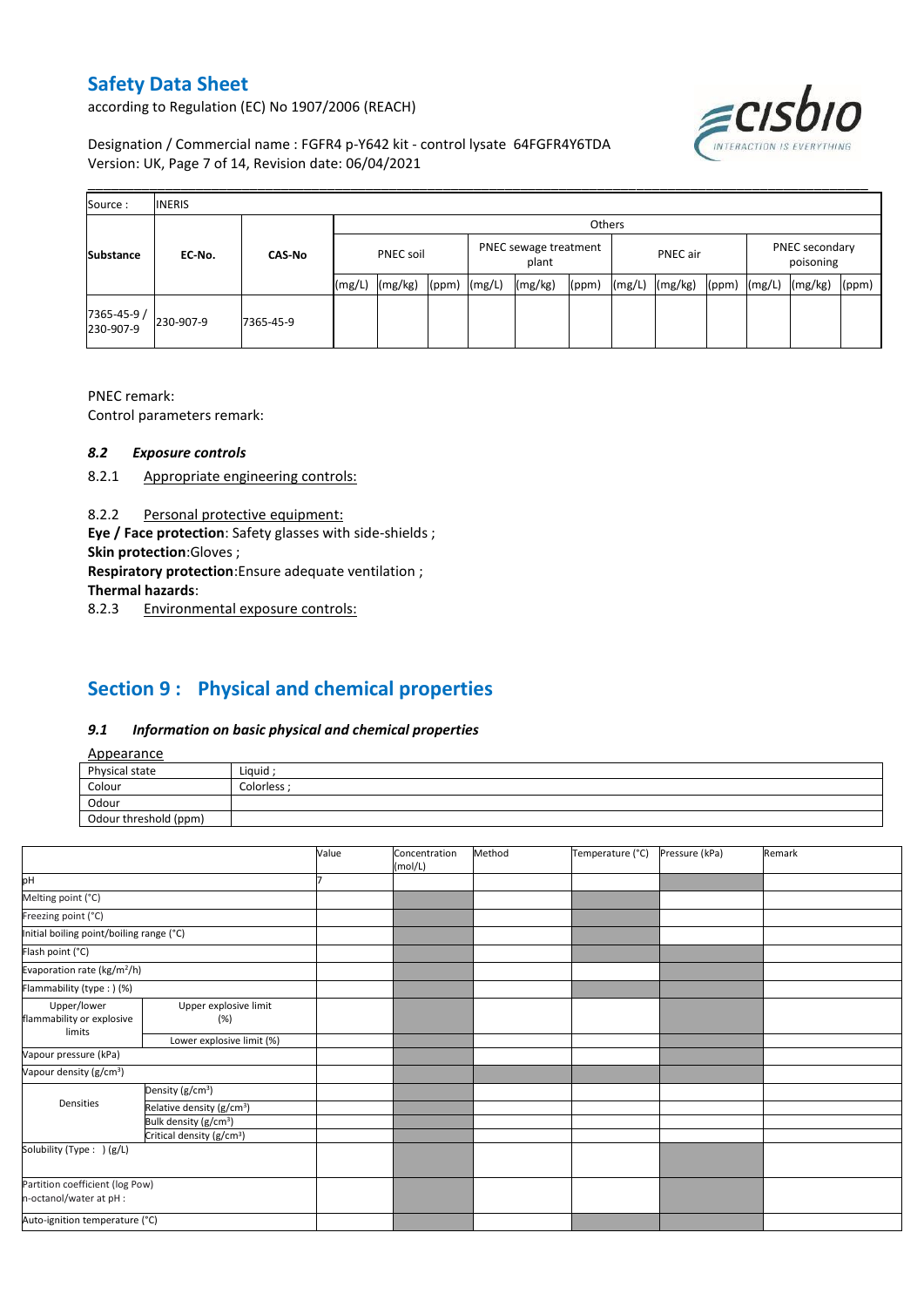according to Regulation (EC) No 1907/2006 (REACH)



Designation / Commercial name : FGFR4 p-Y642 kit - control lysate 64FGFR4Y6TDA Version: UK, Page 8 of 14, Revision date: 06/04/2021

| Decomposition temperature (°C)<br>Decomposition energy: kJ |                                           |  |  |  |
|------------------------------------------------------------|-------------------------------------------|--|--|--|
| Viscosity                                                  | Viscosity, dynamic (poiseuille)           |  |  |  |
|                                                            | Viscosity, cinematic (cm <sup>3</sup> /s) |  |  |  |
| Oxidising properties                                       |                                           |  |  |  |
| <b>Explosive properties</b>                                |                                           |  |  |  |

\_\_\_\_\_\_\_\_\_\_\_\_\_\_\_\_\_\_\_\_\_\_\_\_\_\_\_\_\_\_\_\_\_\_\_\_\_\_\_\_\_\_\_\_\_\_\_\_\_\_\_\_\_\_\_\_\_\_\_\_\_\_\_\_\_\_\_\_\_\_\_\_\_\_\_\_\_\_\_\_\_\_\_\_\_\_\_\_\_\_\_\_\_\_\_\_\_\_\_\_\_

#### *9.2 Other information:*

No other relevant data available

## **Section 10 : Stability and reactivity**

- *10.1 Reactivity* This material is considered to be non-reactive under normal use conditions. ;
- *10.2 Chemical stability*
- *10.3 Possibility of hazardous reactions*
- *10.4 Conditions to avoid:*
- *10.5 Incompatible materials:*
- *10.6 Hazardous decomposition products:*

Does not decompose when used for intended uses. ;

## **Section 11 : Toxicological information**

Toxicokinetics, metabolism and distribution

#### *11.1 Information on toxicological effects*

**Substances** 

**Acute toxicity**

Animal data: Acute oral toxicity:

| Substance name | LD50<br>(mg/kg) | <b>Species</b> | Method | Symptoms / delayed effects | Remark |
|----------------|-----------------|----------------|--------|----------------------------|--------|
| 9002-93-1      | 1800-1800       | <b>Rat</b>     |        |                            |        |

Acute dermal toxicity:

Acute inhalative toxicity:

Practical experience / human evidence: Assessment / Classification: General Remark: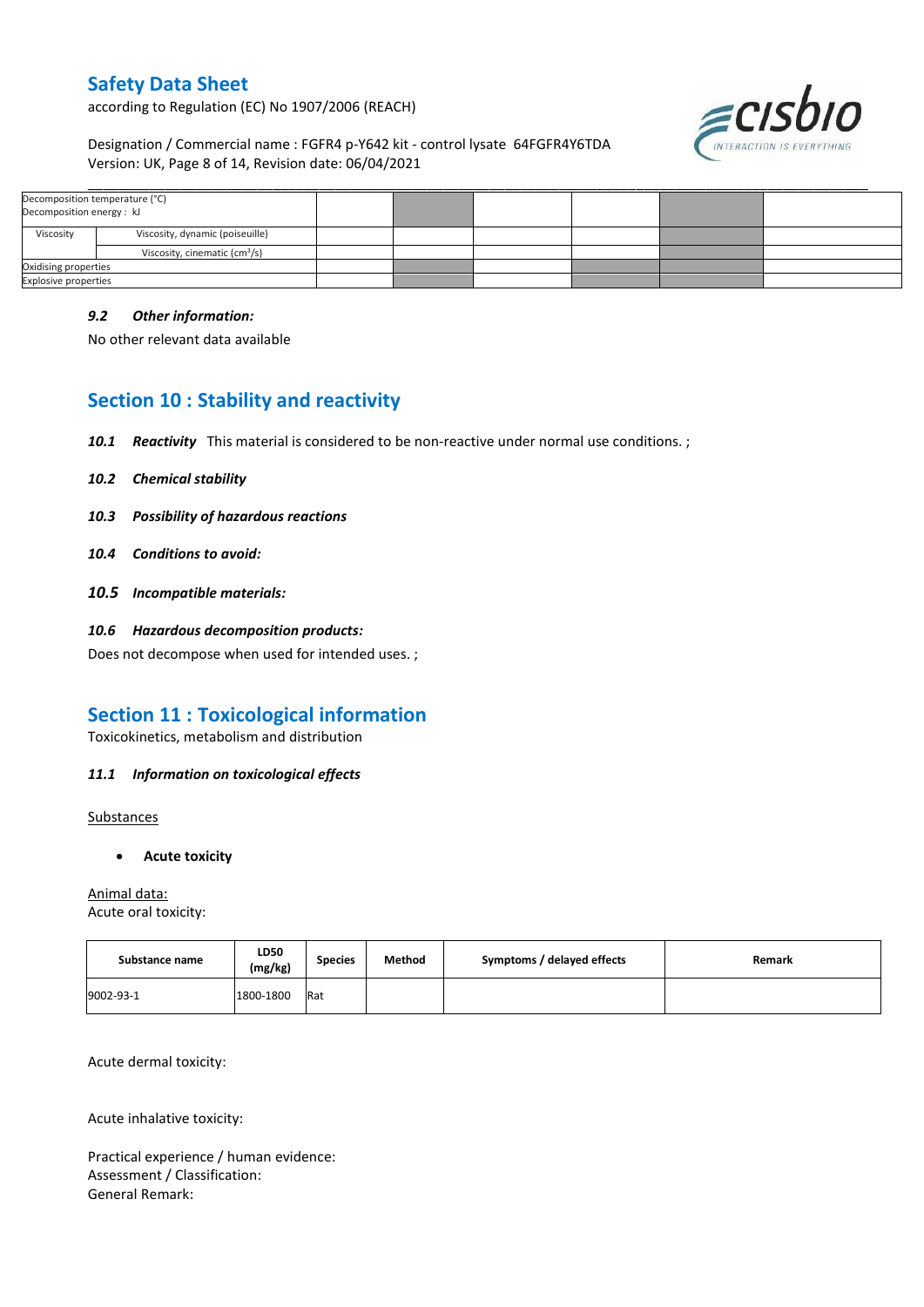according to Regulation (EC) No 1907/2006 (REACH)

Designation / Commercial name : FGFR4 p-Y642 kit - control lysate 64FGFR4Y6TDA Version: UK, Page 9 of 14, Revision date: 06/04/2021



#### **•** Skin corrosion/irritation

Animal data:

| Substance name        | Species | Method | Exposure time | evaluation/ | Score<br>. | Remark |
|-----------------------|---------|--------|---------------|-------------|------------|--------|
| 9002-9.<br><b>سات</b> |         |        |               |             |            |        |

\_\_\_\_\_\_\_\_\_\_\_\_\_\_\_\_\_\_\_\_\_\_\_\_\_\_\_\_\_\_\_\_\_\_\_\_\_\_\_\_\_\_\_\_\_\_\_\_\_\_\_\_\_\_\_\_\_\_\_\_\_\_\_\_\_\_\_\_\_\_\_\_\_\_\_\_\_\_\_\_\_\_\_\_\_\_\_\_\_\_\_\_\_\_\_\_\_\_\_\_\_

In-vitro skin test method: In-vitro skin test result: Assessment / Classification:

#### **Eye damage/irritation**

Animal data:

| Substance name   | <b>Species</b> | Method | Exposure time | <b>Result</b><br>*/evaluation | Score | Remark |
|------------------|----------------|--------|---------------|-------------------------------|-------|--------|
| 9002-93-<br>JJ - | Rabbit         |        |               | E<br>rritation                |       |        |

In vitro eye test method: In vitro eye test result: Assessment / Classification:

#### **CMR effects (carcinogenity, mutagenicity and toxicity for reproduction)**

o Germ cell mutagenicity:

Animal data:

Assessment / Classification:

o Carcinogenicity

Practical experience / human evidence: Animal data:

Other information: Assessment / Classification:

o Reproductive toxicity

Practical experience / human evidence: Animal data:

Other information: Assessment / Classification:

Overall assessment on CMR properties:

- **Specific target organ toxicity (single exposure)**
	- o STOT SE 1 and 2

Animal data:

Other information: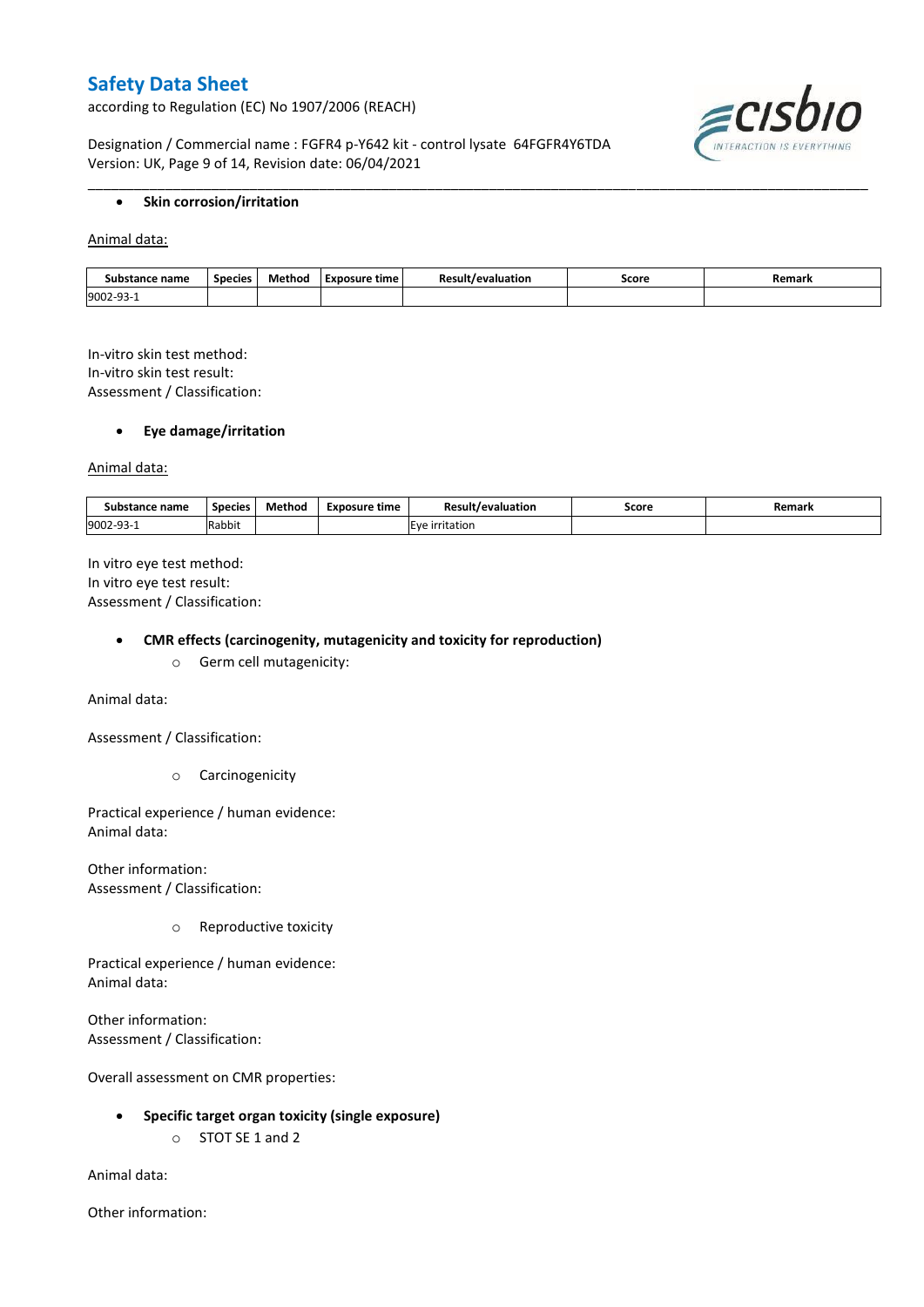according to Regulation (EC) No 1907/2006 (REACH)

Designation / Commercial name : FGFR4 p-Y642 kit - control lysate 64FGFR4Y6TDA Version: UK, Page 10 of 14, Revision date: 06/04/2021



o STOT SE 3

Practical experience / human evidence:

Other information: Assessment / Classification:

#### **Specific target organ toxicity (repeated exposure)**

Practical experience / human evidence: Animal data:

Assessment / Classification: Other information

**Aspiration hazard**

Practical experience / human evidence: Experimental data: viscosity data: see SECTION 9. Assessment / Classification: Remark:

11.1.1 Mixtures No toxicological information is available for the mixture itself

## **Section 12 : Ecological information**

In case that test data regarding one endpoint/differentiation exist for the mixture itself, the classification is carried out according to the substance criteria (excluding biodegradation and bioaccumulation). If no test data exist, the criteria for mixture classification has to be used (calculation method) in this case the toxicological data of the ingredients are shown.

\_\_\_\_\_\_\_\_\_\_\_\_\_\_\_\_\_\_\_\_\_\_\_\_\_\_\_\_\_\_\_\_\_\_\_\_\_\_\_\_\_\_\_\_\_\_\_\_\_\_\_\_\_\_\_\_\_\_\_\_\_\_\_\_\_\_\_\_\_\_\_\_\_\_\_\_\_\_\_\_\_\_\_\_\_\_\_\_\_\_\_\_\_\_\_\_\_\_\_\_\_

#### *12.1 Aquatic toxicity:*

Acute (short-term) fish toxicity

| Source:   | Informations relatives à la réglementation VME (France) : ED 984, 07.2012 |           |                       |                       |                  |                                                  |                              |        |        |                       |  |  |  |
|-----------|---------------------------------------------------------------------------|-----------|-----------------------|-----------------------|------------------|--------------------------------------------------|------------------------------|--------|--------|-----------------------|--|--|--|
| Substance | EC-No.                                                                    | CAS-No    | <b>LC50</b><br>(mg/L) | <b>EC50</b><br>(mg/L) | Test<br>duration | <b>Species</b>                                   | Result/<br><b>Evaluation</b> | Method | Remark | <b>General Remark</b> |  |  |  |
| 9002-93-1 |                                                                           | 9002-93-1 | 8.9                   |                       |                  | Pimephales<br>96 promelas<br>(fathead<br>minnow) |                              |        |        |                       |  |  |  |

Chronic (long-term) fish toxicity

| Source           | Informations relatives à la réglementation VME (France) : ED 984, 07.2012 |                                                                                                             |  |  |  |  |  |  |  |  |  |  |
|------------------|---------------------------------------------------------------------------|-------------------------------------------------------------------------------------------------------------|--|--|--|--|--|--|--|--|--|--|
| <b>Substance</b> | EC No.                                                                    | $\vert$ NOEC (mg/L) $\vert$ Test duration<br><b>CAS-No</b><br>Method<br>General Remark<br>Species<br>Remark |  |  |  |  |  |  |  |  |  |  |
| 9002-93-1        |                                                                           | 9002-93-1                                                                                                   |  |  |  |  |  |  |  |  |  |  |

Acute (short-term) toxicity to crustacea

Source : Informations relatives à la réglementation VME (France) : ED 984, 07.2012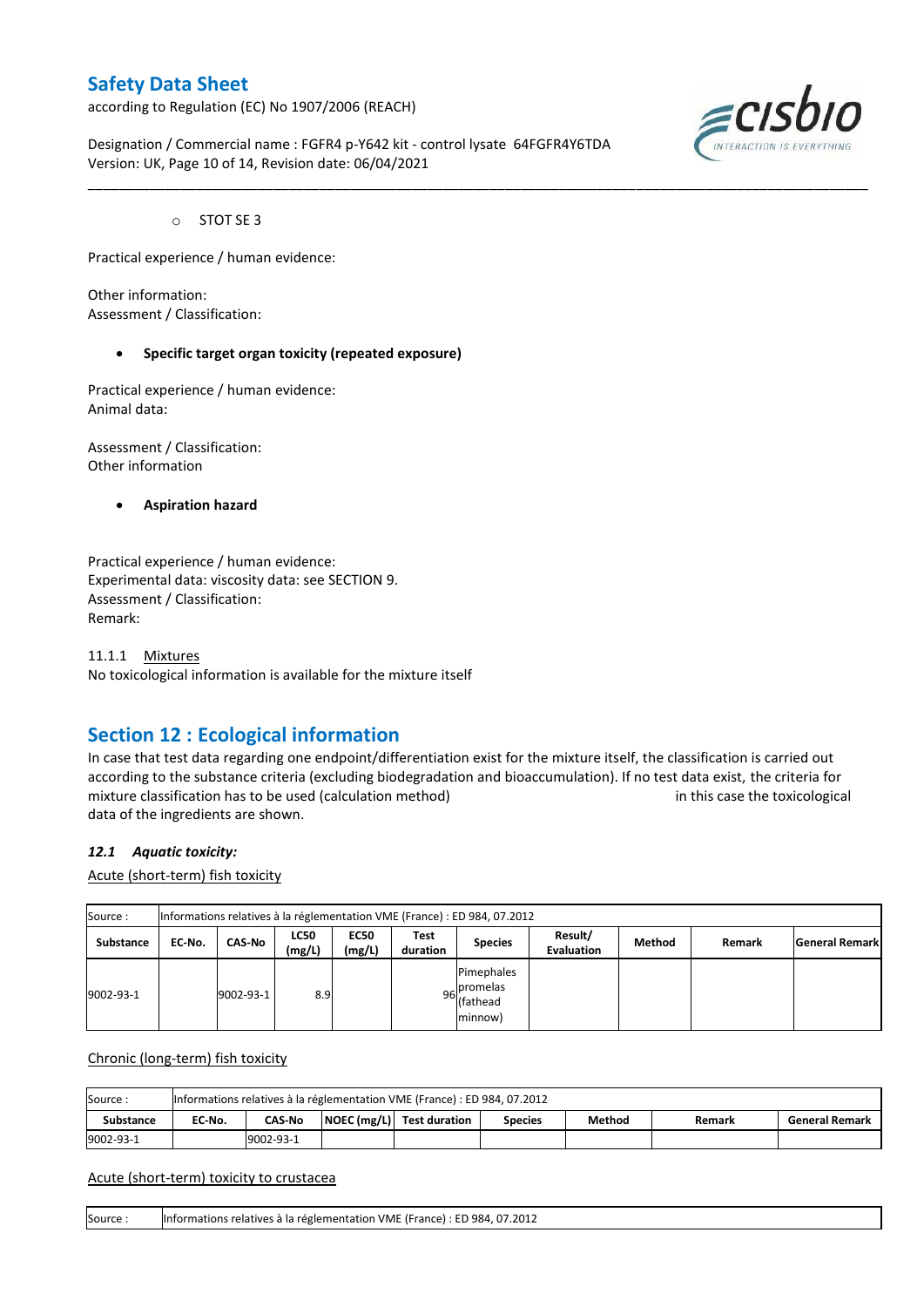according to Regulation (EC) No 1907/2006 (REACH)



### Designation / Commercial name : FGFR4 p-Y642 kit - control lysate 64FGFR4Y6TDA Version: UK, Page 11 of 14, Revision date: 06/04/2021

| substance | EC-No. | <b>CAS-No</b> | <b>EC50</b><br>(mg/L) | Test duration | <b>Species</b> | Result/<br><b>Evaluation</b> | Method | Remark | l General Remark l |
|-----------|--------|---------------|-----------------------|---------------|----------------|------------------------------|--------|--------|--------------------|
| 9002-93-1 |        | 9002-93-1     | 26                    | 48            |                |                              |        |        |                    |

Chronic (long-term) toxicity to crustacea

| Source:          | Informations relatives à la réglementation VME (France) : ED 984, 07.2012 |                                                                                                             |  |  |  |  |  |  |  |  |  |  |
|------------------|---------------------------------------------------------------------------|-------------------------------------------------------------------------------------------------------------|--|--|--|--|--|--|--|--|--|--|
| <b>Substance</b> | EC-No.                                                                    | NOEC (mg/L)   Test duration<br><b>CAS No</b><br>Method<br><b>General Remark</b><br><b>Species</b><br>Remark |  |  |  |  |  |  |  |  |  |  |
| 9002-93-1        |                                                                           | 9002-93-1                                                                                                   |  |  |  |  |  |  |  |  |  |  |

### Acute (short-term) toxicity to algae and cyanobacteria

| Source:   | Informations relatives à la réglementation VME (France) : ED 984, 07.2012 |           |  |                           |                |                              |        |        |                       |  |  |  |
|-----------|---------------------------------------------------------------------------|-----------|--|---------------------------|----------------|------------------------------|--------|--------|-----------------------|--|--|--|
| Substance | EC No.                                                                    | CAS-No    |  | EC50 (mg/L) Test duration | <b>Species</b> | Result/<br><b>Evaluation</b> | Method | Remark | <b>General Remark</b> |  |  |  |
| 9002-93-1 |                                                                           | 9002-93-1 |  |                           |                |                              |        |        |                       |  |  |  |

### Toxicity to microorganisms and other aquatic plants / organisms

| Source:   | Informations relatives à la réglementation VME (France) : ED 984, 07.2012 |           |  |                |        |        |                       |  |  |
|-----------|---------------------------------------------------------------------------|-----------|--|----------------|--------|--------|-----------------------|--|--|
| Substance | EC-No.                                                                    | CAS-No    |  | <b>Species</b> | Method | Remark | <b>General Remark</b> |  |  |
| 9002-93-1 |                                                                           | 9002-93-1 |  |                |        |        |                       |  |  |

Assessment / Classification:

### *12.2 Persistence and degradability*

Biodegradation:

| Source:   | Informations relatives à la réglementation VME (France) : ED 984, 07.2012 |           |                 |                                    |                         |        |                                                                                      |  |  |
|-----------|---------------------------------------------------------------------------|-----------|-----------------|------------------------------------|-------------------------|--------|--------------------------------------------------------------------------------------|--|--|
| Substance | EC No.                                                                    | CAS-No    | <b>Inoculum</b> | <b>Biodegradation</b><br>parameter | Degradation<br>rate (%) | Method | Remark                                                                               |  |  |
| 9002-93-1 |                                                                           | 9002-93-1 |                 | BOD (% of COD).                    | 36-36                   |        | In accordance with the required<br>stability the product is poorly<br>biodegradable. |  |  |

Abiotic Degradation:

| Source:   |        |               |                                            |                                       |      |    |        |        |
|-----------|--------|---------------|--------------------------------------------|---------------------------------------|------|----|--------|--------|
| Substance | EC-No. | <b>CAS-No</b> | <b>Abiotic</b><br>degradation test<br>type | Half-life time   Temperature  <br>(j) | (°C) | рH | Method | Remark |
| 9002-93-1 |        | 9002-93-1     |                                            |                                       |      |    |        |        |

Assessment / Classification:

## *12.3 Bioaccumulative potential*

Bioconcentration factor (BCF):

Ē

| Source:          |        |               |                |               |        |        |
|------------------|--------|---------------|----------------|---------------|--------|--------|
| <b>Substance</b> | EC No. | <b>CAS-No</b> | <b>Species</b> | <b>Result</b> | Method | Remark |
| 9002-93-1        |        | 9002-93-1     |                |               |        |        |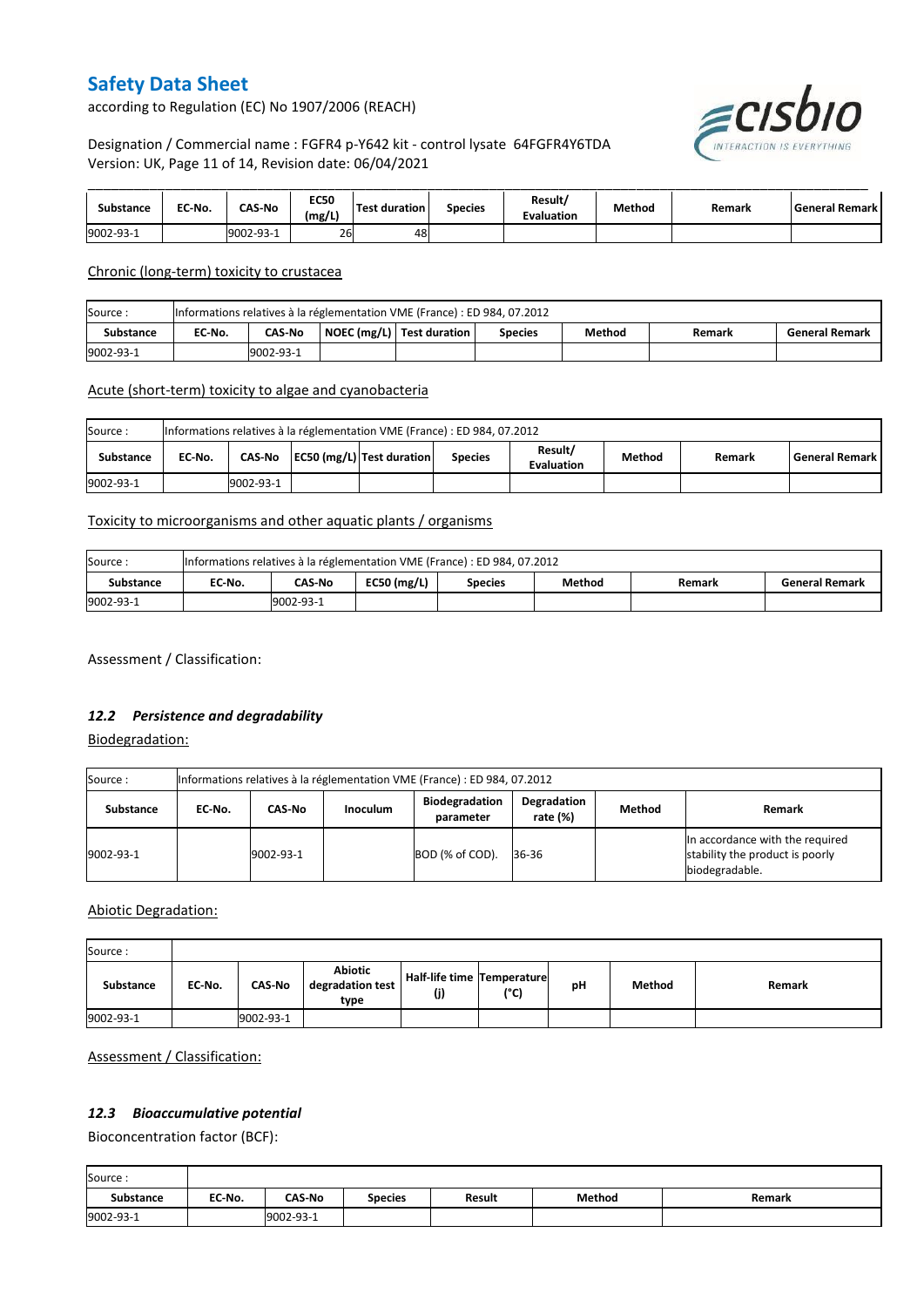according to Regulation (EC) No 1907/2006 (REACH)

≡cısbıo

Designation / Commercial name : FGFR4 p-Y642 kit - control lysate 64FGFR4Y6TDA Version: UK, Page 12 of 14, Revision date: 06/04/2021

#### *12.4 Mobility in soil*

| Source:   |       |                 |                     |                          |                                        |         |                                         |                                            |                                          |        |        |
|-----------|-------|-----------------|---------------------|--------------------------|----------------------------------------|---------|-----------------------------------------|--------------------------------------------|------------------------------------------|--------|--------|
| Substance | EC n° |                 | CAS n° Distribution | <b>Transport</b><br>type | Henry's law<br>constant<br>(Pa.m3/mol) | Log KOC | <b>Half-life</b><br>time in<br>soil (j) | Half-life<br>time in<br>fresh<br>water (j) | Half-life<br>time in<br>sea water<br>(j) | Method | Remark |
| 9002-93-1 |       | 9002-<br>$93-1$ |                     |                          |                                        |         |                                         |                                            |                                          |        |        |

\_\_\_\_\_\_\_\_\_\_\_\_\_\_\_\_\_\_\_\_\_\_\_\_\_\_\_\_\_\_\_\_\_\_\_\_\_\_\_\_\_\_\_\_\_\_\_\_\_\_\_\_\_\_\_\_\_\_\_\_\_\_\_\_\_\_\_\_\_\_\_\_\_\_\_\_\_\_\_\_\_\_\_\_\_\_\_\_\_\_\_\_\_\_\_\_\_\_\_\_\_

#### *12.5 Results of PBT and vPvB assessment*

#### *12.6 Other adverse effects:*

Additional ecotoxicological information:

## **Section 13 : Disposal considerations**

#### *13.1 Waste treatment methods*

Waste treatment options:Dispose of waste according to applicable legislation. ;

## **Section 14 : Transport information**

| <u>ADR/RID/AND/IMDG/IATA</u> |  |
|------------------------------|--|
| UN No.                       |  |
| UN Proper shipping name      |  |
| Transport hazard class(es)   |  |
| Hazard label(s)              |  |
|                              |  |
| Packing group                |  |

#### *Transport in bulk according to Annex II of MARPOL 73/78 and the IBC Code*

| Land transport (ADR/RID)                                             |                                               |
|----------------------------------------------------------------------|-----------------------------------------------|
| Classification code ADR:                                             | Special Provisions for ADR/RID:               |
| Limited quantities for ADR/RID:                                      | Excepted Quantities for ADR/RID:              |
| Packing Instructions for ADR/RID:                                    | Special packing provisions for ADR/RID:       |
| Mixed packing provisions:                                            |                                               |
| Portable tanks and bulk containers Instructions:                     |                                               |
| Portable tanks and bulk containers Special Provisions:               |                                               |
| <b>ADR Tank Code:</b>                                                | ADR Tank special provisions:                  |
| Vehicle for tank carriage:                                           |                                               |
| Special provisions for carriage Packages:                            |                                               |
| Special provisions for carriage Bulk:                                |                                               |
| Special provisions for carriage for loading, unloading and handling: |                                               |
| Special Provisions for carriage Operation:                           |                                               |
| Hazard identification No:                                            | Transport category (Tunnel restriction code): |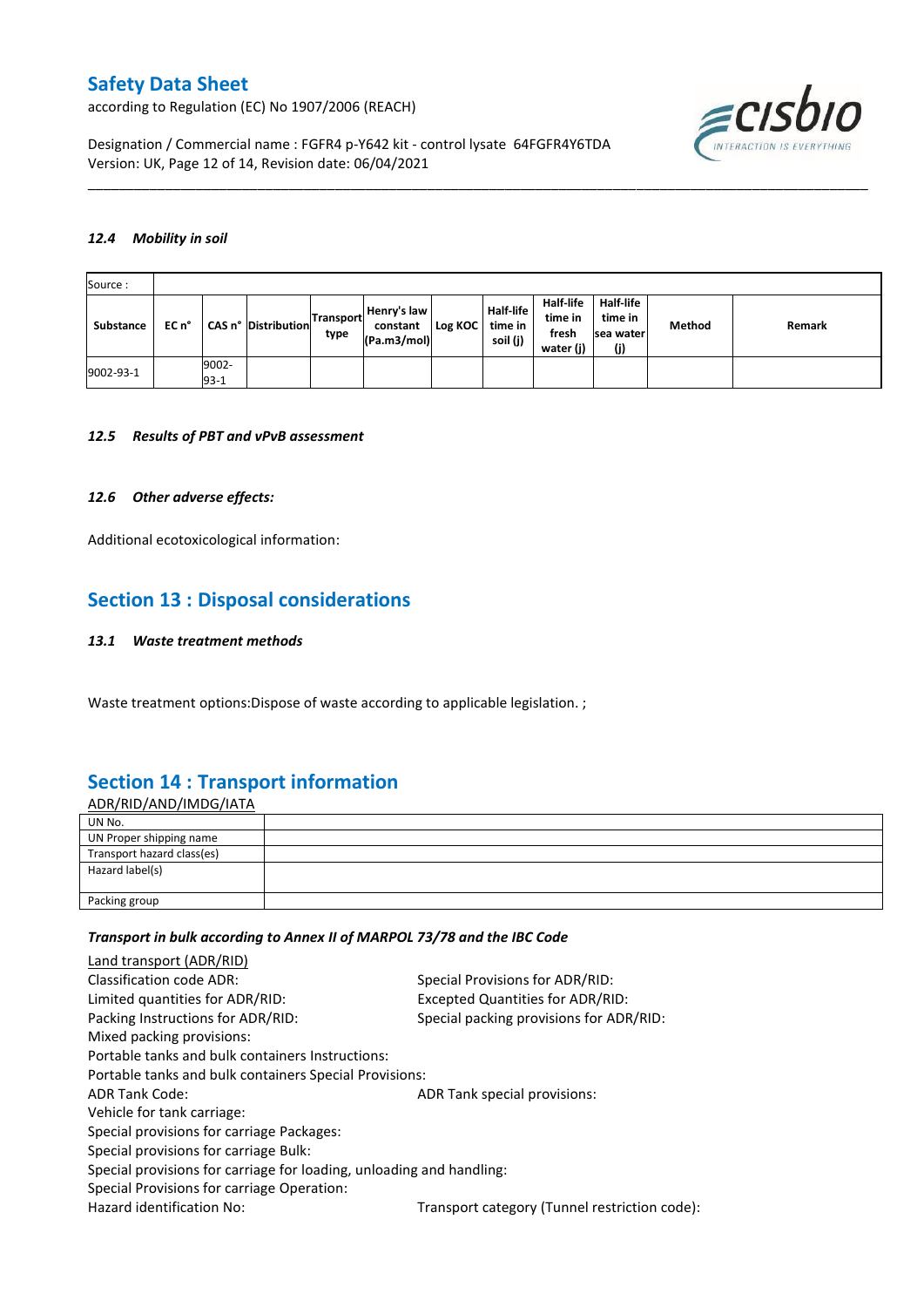according to Regulation (EC) No 1907/2006 (REACH)

≡cısbıo

Designation / Commercial name : FGFR4 p-Y642 kit - control lysate 64FGFR4Y6TDA Version: UK, Page 13 of 14, Revision date: 06/04/2021

| Sea transport (IMDG)                                                   |                                            |  |  |  |  |
|------------------------------------------------------------------------|--------------------------------------------|--|--|--|--|
| Marine Pollutant:                                                      | Subsidiary risk(s) for IMDG:               |  |  |  |  |
| Packing provisions for IMDG:                                           | Limited quantities for IMDG:               |  |  |  |  |
| Packing instructions for IMDG:                                         | <b>IBC</b> Instructions:                   |  |  |  |  |
| <b>IBC Provisions:</b>                                                 | <b>IMO</b> tank instructions:              |  |  |  |  |
| UN tank instructions:                                                  | Tanks and bulk Provisions:                 |  |  |  |  |
| EmS:                                                                   | Stowage and segregation for IMDG:          |  |  |  |  |
| Properties and observations:                                           |                                            |  |  |  |  |
| Inland waterway transport (ADN)                                        |                                            |  |  |  |  |
| <b>Classification Code ADN:</b>                                        | Special Provisions ADN:                    |  |  |  |  |
| Limited quantities ADN:                                                | <b>Excepted quantities ADN:</b>            |  |  |  |  |
| Carriage permitted:                                                    | Equipment required:                        |  |  |  |  |
| Provisions concerning loading and unloading:                           | Provisions concerning carriage:            |  |  |  |  |
| Number of blue cones/lights:                                           | Remark:                                    |  |  |  |  |
| Air transport (ICAO-TI / IATA-DGR)                                     |                                            |  |  |  |  |
| Subsidiary risk for IATA:                                              | Excepted quantity for IATA:                |  |  |  |  |
| Passenger and Cargo Aircraft Limited Quantities Packing Instructions:  |                                            |  |  |  |  |
| Passenger and Cargo Aircraft Limited Quantities Maximal Net Quantity : |                                            |  |  |  |  |
| Passenger and Cargo Aircraft Packaging Instructions :                  |                                            |  |  |  |  |
| Passenger and Cargo Aircraft Maximal Net Quantity :                    |                                            |  |  |  |  |
| Cargo Aircraft only Packaging Instructions :                           | Cargo Aircraft only Maximal Net Quantity : |  |  |  |  |
| ERG code:                                                              | <b>Special Provisions for IATA:</b>        |  |  |  |  |
|                                                                        |                                            |  |  |  |  |

\_\_\_\_\_\_\_\_\_\_\_\_\_\_\_\_\_\_\_\_\_\_\_\_\_\_\_\_\_\_\_\_\_\_\_\_\_\_\_\_\_\_\_\_\_\_\_\_\_\_\_\_\_\_\_\_\_\_\_\_\_\_\_\_\_\_\_\_\_\_\_\_\_\_\_\_\_\_\_\_\_\_\_\_\_\_\_\_\_\_\_\_\_\_\_\_\_\_\_\_\_

# **Section 15 : Regulatory information**

## *15.1 Safety, health and environmental regulations/legislation specific for the substance or mixture* EU regulations

Authorisations and/or restrictions on use:

Authorisations: 9002-93-1 Restrictions on use: SVHC :9002-93-1

- Other EU regulations:
- Directive 2010/75/EC on industrial emissions

Not relevant

National regulations

### *15.2 Chemical Safety Assessment:*

For this mixture, no chemical safety assessment has been carried out